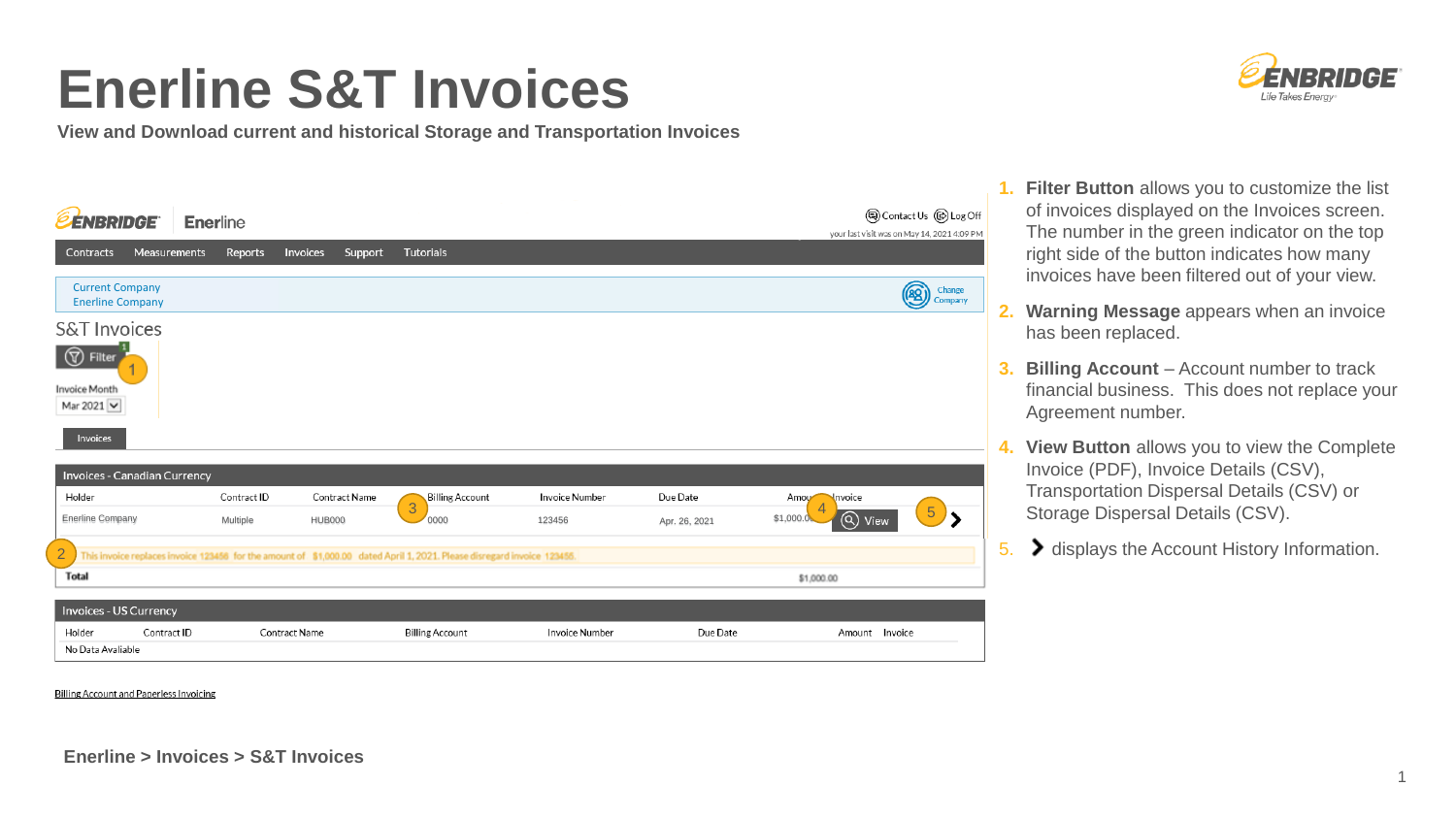## **Enerline Direct Purchase Invoices**



**View and Download current and historical Direct Purchase Invoices**

| <b>ENBRIDGE</b>                                                                                      | <b>Enerline</b>        |                               |                                                                                                                         |                          |                           | (a) Contact Us (B) Log Off<br>your last visit was on May 14, 2021 4:09 PM    |
|------------------------------------------------------------------------------------------------------|------------------------|-------------------------------|-------------------------------------------------------------------------------------------------------------------------|--------------------------|---------------------------|------------------------------------------------------------------------------|
| Measurements<br>Contracts                                                                            | Reports                | Invoices<br>Support           | <b>Tutorials</b>                                                                                                        |                          |                           |                                                                              |
| <b>Current Company</b><br><b>Enerline Company</b>                                                    |                        |                               |                                                                                                                         |                          |                           | Change<br>绍<br>Company                                                       |
| Direct Purchase Invoices<br>ඹ<br>Filter<br>Invoice Month<br>Mar 2021 V<br>$\overline{2}$<br>Invoices | 3<br>Financial Summary | Remittance Detail             |                                                                                                                         |                          |                           |                                                                              |
| <b>DCB Remittances</b><br>Contract ID<br>Holder<br>No Data Avaliable                                 |                        | Contract Name                 | <b>Billing Account</b>                                                                                                  | Invoice Number           | Due Date                  | Amount Invoice                                                               |
| <b>Split Bill Invoices</b>                                                                           |                        |                               |                                                                                                                         |                          |                           |                                                                              |
| Holder<br><b>Enerline Company</b>                                                                    | Contract ID<br>SA0000  | Contract Name<br>Enerline CMP | <b>Billing Account</b><br>5<br>987                                                                                      | Invoice Number<br>123456 | Due Date<br>Apr. 20, 2021 | Amoup <sup>M</sup> nvoice<br>$\left( \mathsf{Q}\right)$<br>(\$968.0)<br>View |
| $\overline{4}$                                                                                       |                        |                               | This invoice replaces invoice 123456 for the amount of \$1,000.00 dated April 1, 2021. Please disregard invoice 123455. |                          |                           |                                                                              |
| <b>Total</b>                                                                                         |                        |                               |                                                                                                                         |                          |                           | \$1,000.00                                                                   |

**Billing Account and Paperless Invoicing** 

## **Enerline > Invoices > Direct Purchase Invoices**

**1. Filter Button** allows you to customize the list of invoices displayed on the Invoices screen. The number in the green indicator on the top right side of the button indicates how many invoices have been filtered out of your view.

- **2. Financial Summary Tab** displays the Direct Purchase Financial Summary.
- **3. Remittance Detail Tab displays the** Direct Purchase Remittance Details.
- **4. Warning Message** appears when an invoice has been replaced.
- **5. Billing Account** Account number to track financial business. This does not replace your Agreement number.
- **6. View Button** allows you to view the Complete Invoice (PDF), Invoice Details (CSV), Transportation Dispersal Details (CSV) or Storage Dispersal Details (CSV).
- $7.$   $\bullet$  displays the Account History Information.